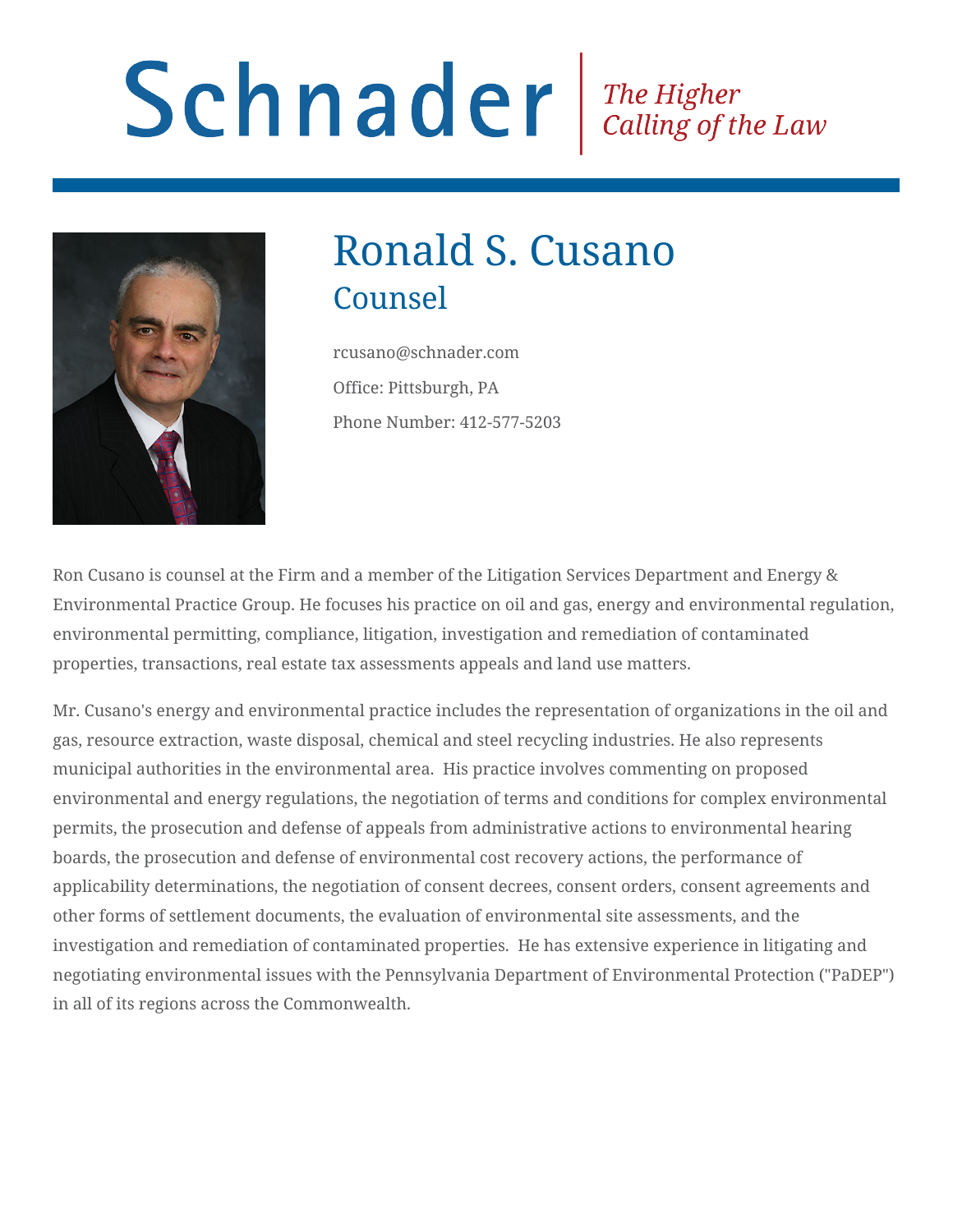Mr. Cusano also has a real estate tax assessment practice which involves the prosecution of appeals of county property tax assessments particularly for landfills to county boards of property tax assessment appeals and review. Mr. Cusano also handles zoning hearing board appeals including applications for variances and appeals of municipal enforcement actions.

# Representative Matters

- $\degree$  On behalf of the corporate owner of a \$200,000,000 waste to energy facility obtained a ruling from a state environmental hearing board following 17 days of hearings upholding the air and solid waste permits for the facility. The board's adjudication included over 375 findings of fact and a determination that the air emissions control technology for the facility constituted BAT under the Pennsylvania Air Pollution Control Act.
- On behalf of a regional steel recycler successfully negotiated the settlement of the recycler's appeal of its air permit to a state environmental hearing board. The permit authorized the recycler to undertake a multi-million dollar modernization of its melt shop including the installation of a new state of the art electric arc furnace, the withdrawal of two existing electric arc furnaces and the installation of a ladle metallurgical facility. The settlement included, among other things, an agreement on a workable protocol for determining compliance with a permit condition requiring the steel recycler to maintain "negative pressure" in its melt shop, a large sheet metal building more than 100 years old.
- On behalf of a nationally prominent Pittsburgh university obtained a dismissal of a cost recovery action brought under a state's hazardous sites cleanup law by the state's environmental protection agency alleging that the predecessor of the university arranged for the disposal of hazardous substances at the disposal site involved. The Court's ruling confirmed the somewhat unique and little known requirement of Pennsylvania law that prior to pursuing cost recovery actions against alleged generators of hazardous substances, the State must first pursue all remedies available against the site owner and operator. (Under the Comprehensive Environmental Response Compensation and Liability Act ("CERCLA" or "Superfund") EPA is not required to pursue the site owner and operator first but can sue the site owner and operator and generators concurrently.) Also obtained the dismissal of a subsequently filed state cost recovery action under CERCLA seeking recovery of the same costs the state sought recovery of under the state dismissed action, on the ground that the action was barred by the statute of limitations.
- Obtained on behalf of a multi-national chemical resin producer reversal of a local air pollution control agency's order to the multi-national directing the multi-national to aggregate its air emissions with those of an adjacent but separately owned and operated chemical resin producer's air emissions for permitting purposes under the Clean Air Act. The reversal staved off a dramatic increase in the multi-national's permitting burden and compliance costs.
- Obtained on behalf of a national petroleum company a broad ranging no further action letter as a result of negotiations with the state concerning the national petroleum company's investigation and remediation of petroleum contamination (including through natural attenuation) at a bulk petroleum storage and dispensing facility owned or operated by the national petroleum company's predecessors or consignees for more than 50 years.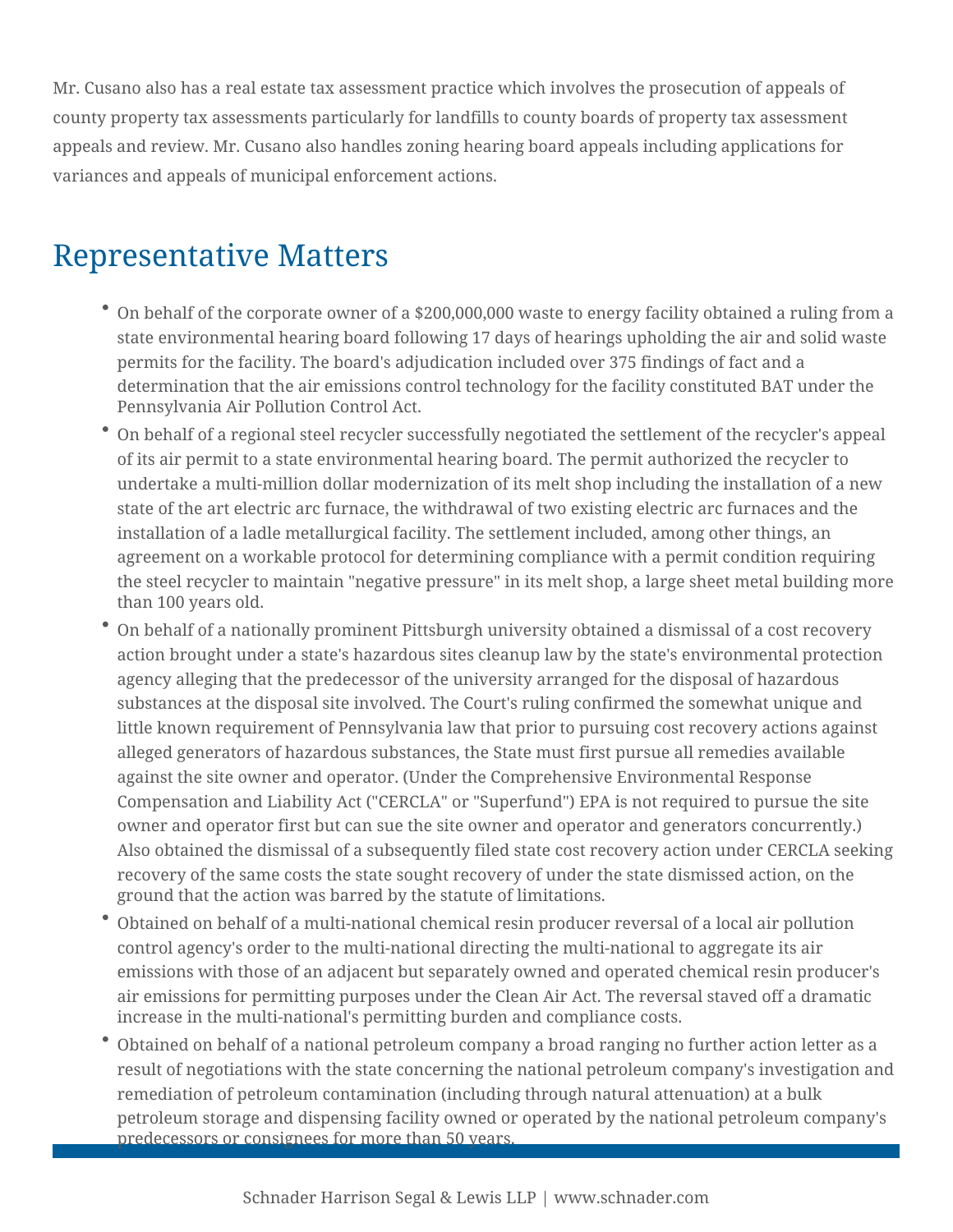- Obtained on behalf of a regional airport authority a significant reduction in a civil penalty that EPA sought under the Clean Air Act against the Authority for allegedly violating the asbestos NESHAP by authorizing demolition work prior to the removal of asbestos.
- Led a team of technical experts and other attorneys in preparing the comments of a major Pennsylvania independent oil and gas trade associations to:
	- EPA's New Source Performance Standards ("NSPS") applicable to the Oil and Gas Sector;
	- <sup>o</sup> PaDEP's Technical Guidance concerning single stationary source determinations;
	- PaDEP's General Air Permit No. 5 ("GP-5"); and
	- PaDEP's Permit Exemption No. 38.
- Successfully settled on behalf of an affiliate of a national solid waste disposal company its appeal to a court of common pleas of a county tax assessor's opinion as to value of the landfill property, based upon a demonstration to the taxing authorities using the discounted cash flow method that the landfill's market value was orders of magnitude below the county assessment.
- Secured on behalf of an affiliate of a multi-national construction aggregates firm, after five full days of hearings, the dismissal of a petition filed by a rival construction aggregates firm seeking the vacation of a township road which was to serve as the exclusive means of access of the affiliate to a proposed lime stone quarry.
- Successfully settled a local landfill operator's appeal to a township zoning hearing board of a township zoning officer's issuance of a notice of violation to the landfill operator alleging that it was in violation of township's zoning ordinances as a result of constructing and operating a landfill expansion without first having obtained a zoning permit from the township. The successful resolution was based in part upon a demonstration that the landfill expansion was the natural expansion of a pre-existing nonconforming use.
- Obtained on behalf of a regional public drinking water supplier a modification of an adjacent hazardous waste treatment storage and disposal facility's ("TSD") air permit requiring the TSD facility to provide enhanced notification to the drinking water supplier in the event of an emergency and a monetary settlement of the drinking water supplier's appeal of the air permit to a local air pollution control agency; also obtained a modification to the TSD facility's RCRA Permit favorable to the drinking water supplier.

# Community and Pro Bono

- Saint Bernard's Choir, 2009-2012
- Bach Choir of Pittsburgh, Board of Directors, 2002-2005; secretary of the Board of Directors, 2003- 2005
- Mt. Lebanon Aqua Club, registrar, 1999-2003
- University of Pittsburgh, Department of Geology, Advisory Board, Major in Environmental Studies, former member
- Green Building Alliance of Western Pennsylvania, Board of Directors, 2006-2012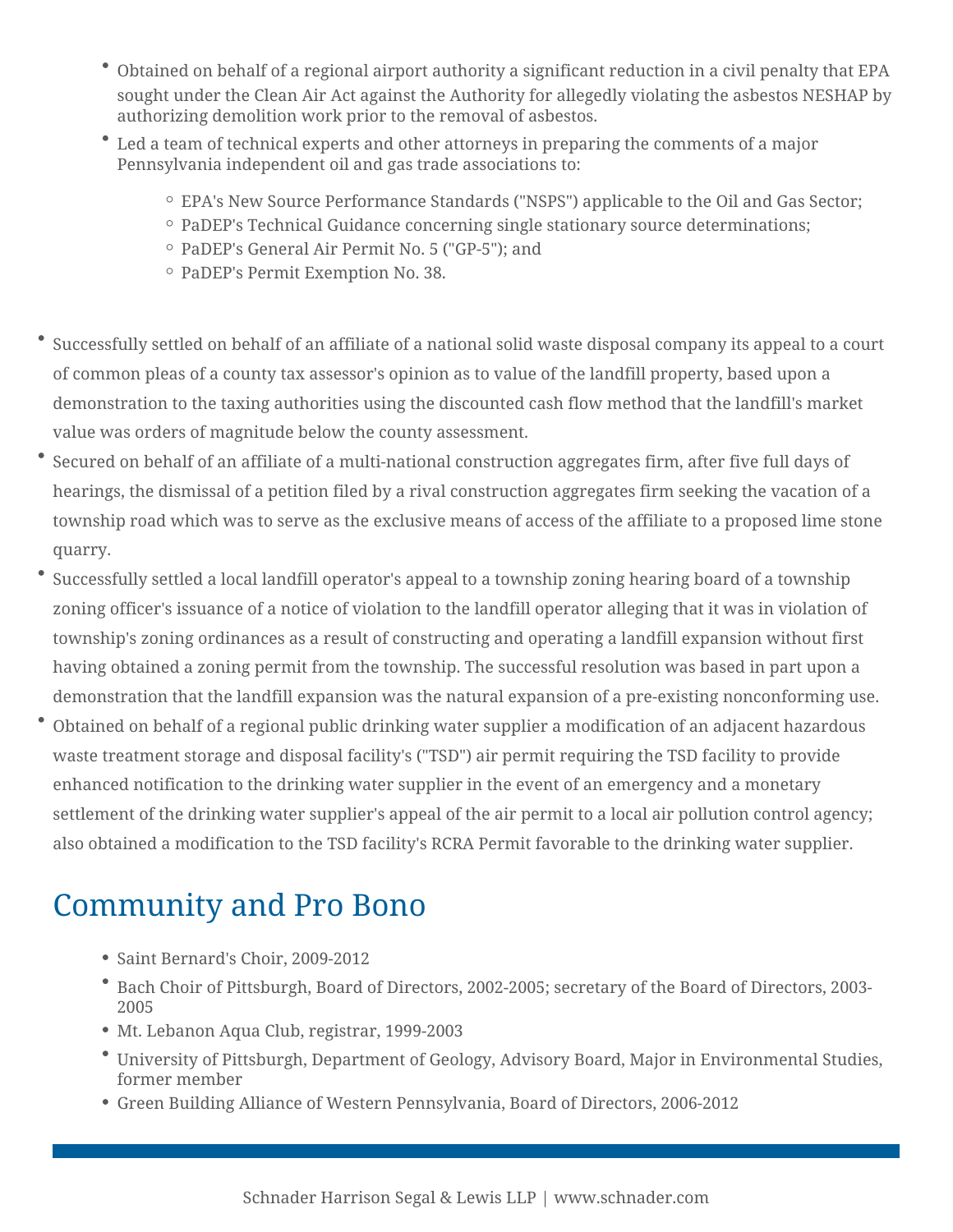# Education

- Duquesne University School of Law, J.D., *cum laude*, 1976
- University of Pittsburgh, B.A., *summa cum laude*, 1973

# Bar Admissions

Pennsylvania, 1976

# Court Admissions

- U.S. District Court for the Western District of Pennsylvania
- U.S. Courts of Appeals for the Third, Fourth and D.C. Circuits

# Professional Affiliations

- LEED Green Associate
- Pennsylvania Independent Oil and Gas Association (PIOGA) Environmental Committee, Member; Air Quality Subcommittee, Chair, 2011-2016
- Pennsylvania Bar Association, Member
- Allegheny County Bar Association, Member
- Section Council of the Allegheny County Bar Association Environmental Law Section, Member
- Green Building Alliance of Western Pennsylvania, Board of Directors, 2006-2012
- Allegheny County Bar Association Environmental Law Section, Program Chair, 2006-2007, Secretary-Treasurer, 2007-2008, Chair, 2009-2010
- PBA Environmental Law Section, Chairman, 1994-1995
- Duquesne University School of Law, Associate Professor of environmental law, 1991-1993

# Other Distinctions

- Rated AV® Preeminent by Martindale-Hubbell®
- *Duquesne University Law Review*, recent decisions editor
- Recognized in *Who's Who in Energy*, 2014-17
- Listed in *The Best Lawyers in America* for Environmental Law, 2017-2022; and Energy Law, 2021-22